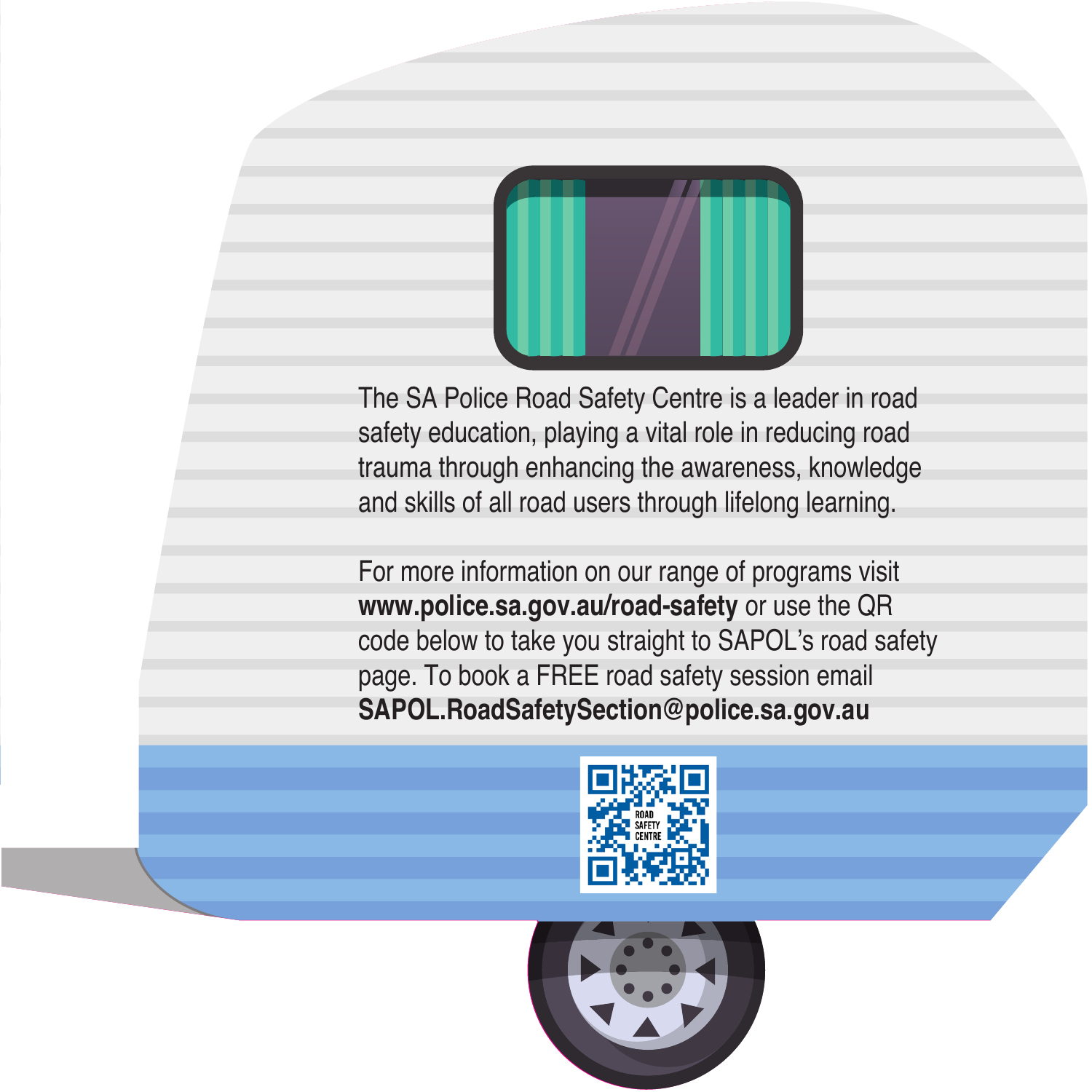

**Travelling across South Australia in a caravan or camper trailer?**

**THINK!** 

ROAD<br>SAFETY





70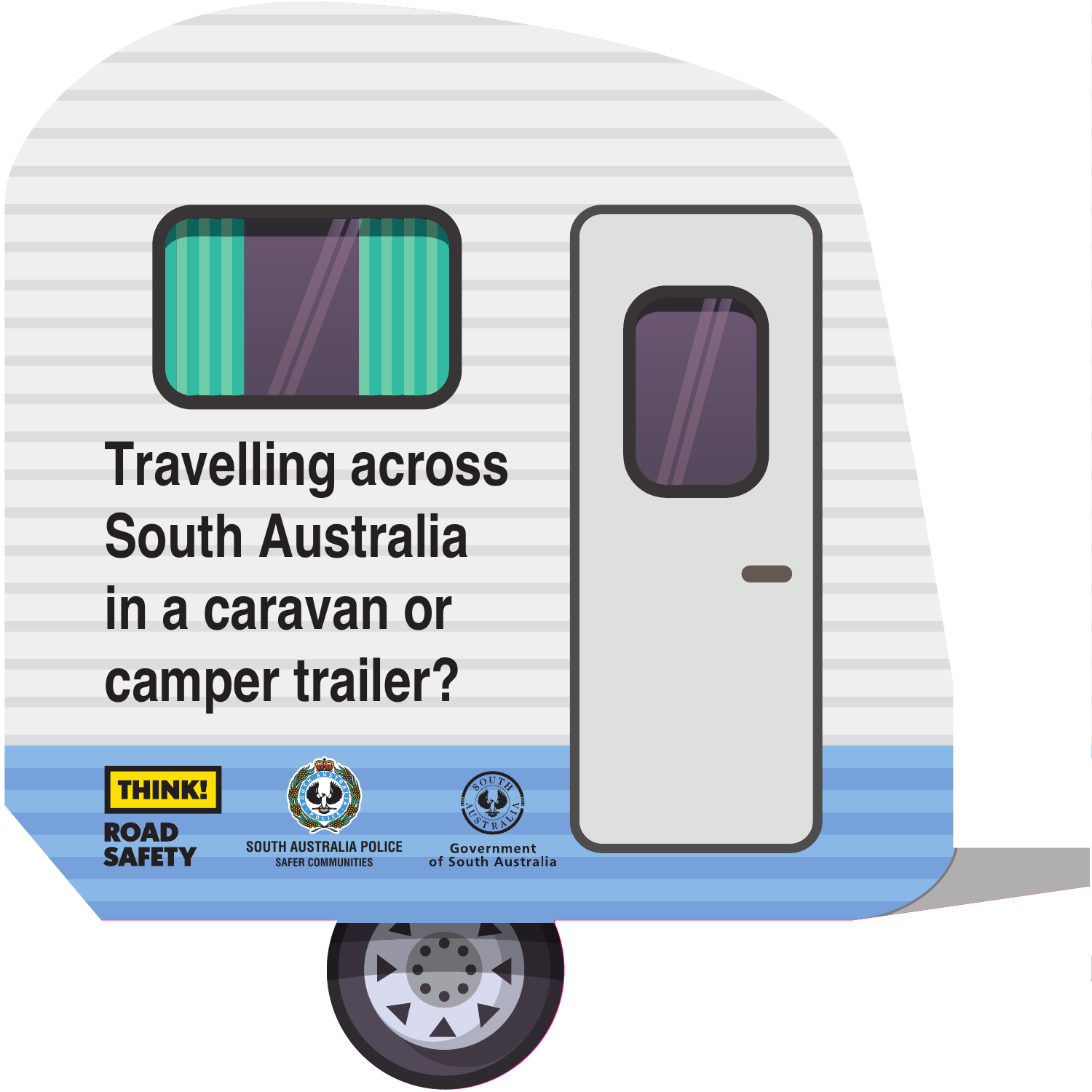South Australia is full of amazing and picturesque locations and what better way to truly immerse yourself than to enjoy it in a caravan or camper trailer? Before setting out, consider the following safety tips:

- **•** all brake lights, indicators, clearance lights and tail lights are in good working order
- **•** tyres are in good condition and inflated to their correct pressure
- **•** all cupboard and fridge doors are securely locked
- **•** all gas cylinders are turned off
- **•** the jockey wheel, entry steps and levelling jacks are wound up
- **•** items stored in the caravan or camper trailer are evenly distributed
- **•** safety chains are crossed and attached securely by rated "D" shackles
- **•** split pins (also known as "R" pins) are in place and secure
- **•** all mirrors (including extension mirrors) have a clear view of the road and traffic ahead, behind and to each side of the towing vehicle.